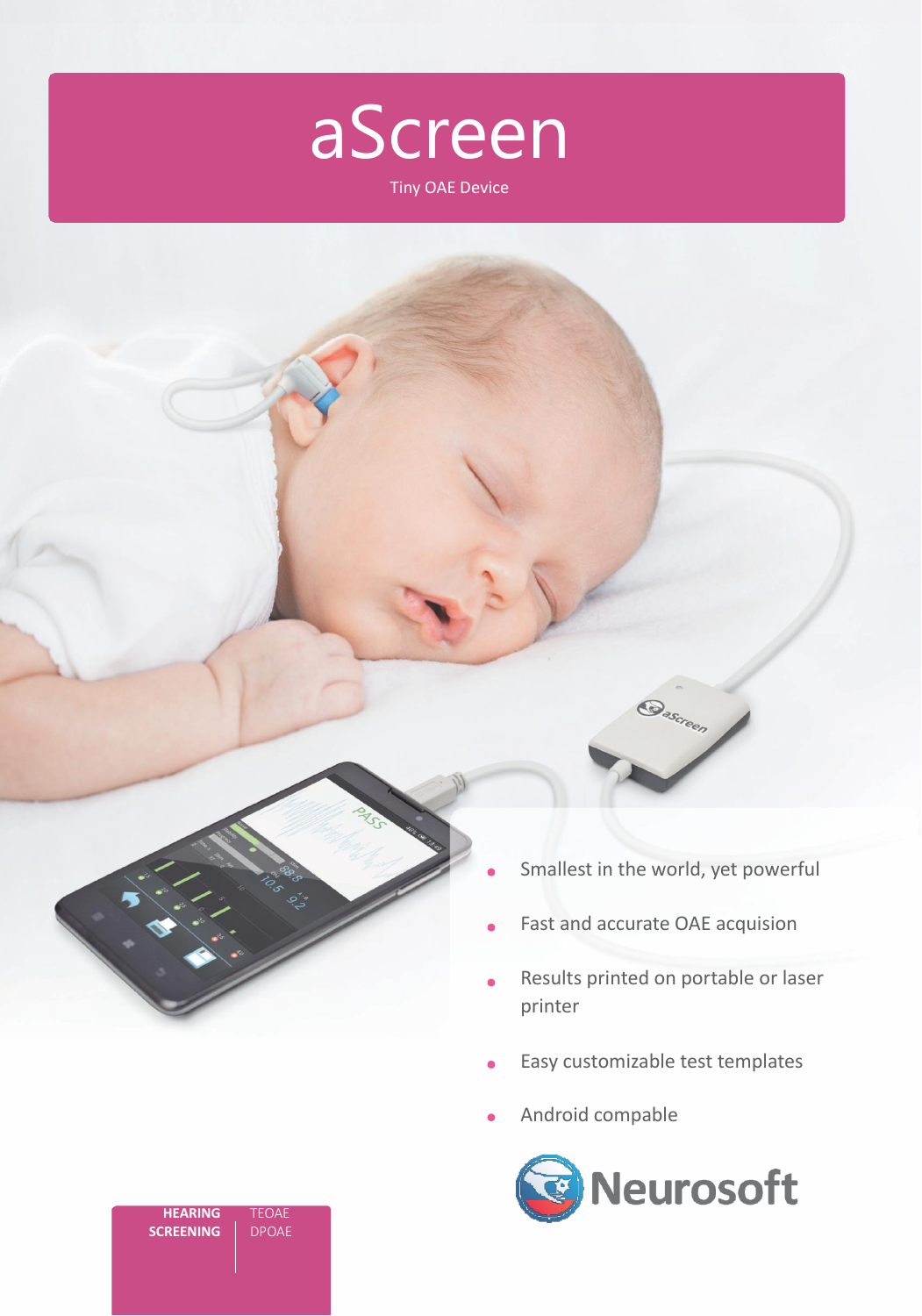

# SMALLEST IN THE WORLD, YET POWERFUL

This ny OAE unit looks like a probe connected to Android-based device.

It's a pleasure to use the device as it takes no space, provides reliable results and is easily connected. That is why it integrates seamlessly into your workflow.

aScreen unites the capabilies of superior noise rejecon and accurate calibraon to maximize the quality of the test. The result is a high-end performance that helps complete everyday OAE screening tasks faster and efficiently than ever.

#### FAST AND ACCURATE OAE ACQUISITION

It can run TEOAE and DPOAE tests in a few seconds. Intuive touch controls are quick to master and easy to use.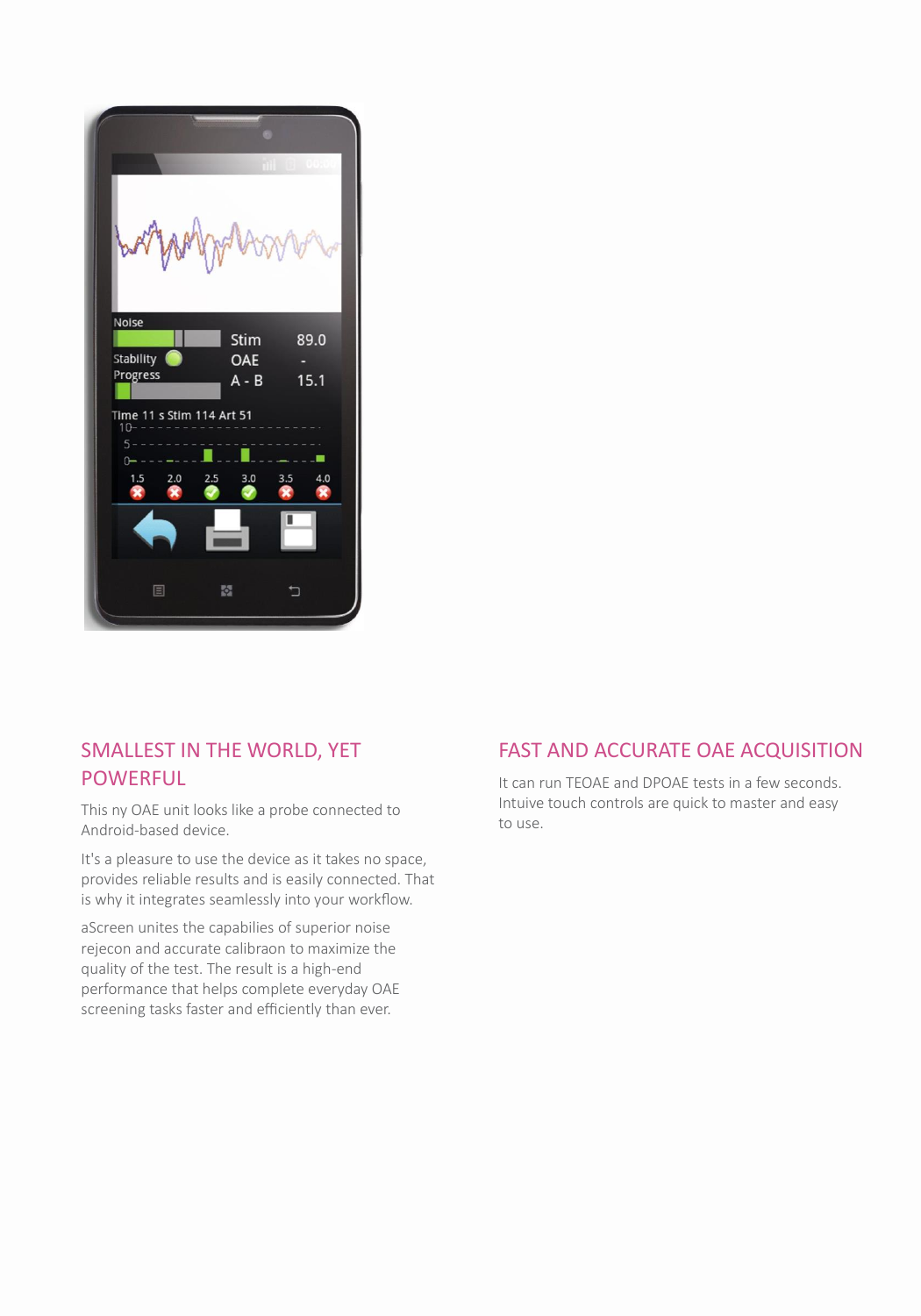# RESULTS PRINTED ON PORTABLE OR LASER PRINTER

The results can be printed on the wireless portable printer, any Wi-Fi printer compable with Android device or any printer via Google Cloud Print.

#### DATA EXPORT

The data can be downloaded from the device to computer with installed Neuro-Audio-Screen Manager soware via Bluetooth. The program is supplied free with the device.

The data can be downloaded using USB interface.

## EASY CUSTOMIZABLE TEST TEMPLATES

aScreen comes with a set of predefined templates that suit the most common recording condions. Use them or create your own to get best results any me. Set noise level, intensity, SNR pass criteria, number of frequencies for pass and other parameters.



### ANDROID COMPATIBLE

aScreen is a next generaon of OAE hearing screening devices. It works with many Android-based

smartphones and tablets with USB On-The-Go feature. All you need is to choose a device with the screen size and ba ery capacity you are comfortable with.





The hearing loss is diagnosed in three of every thousand babies born.

The congenital hearing loss or deafness can be diagnosed in newborns with no known risk factors for it. For these reasons, in all developed countries universal hearing screening programs are launched and screening is performed in maternity hospitals and maternity wards of medical facilies. The hearing screening study is done using OAE technique.

Early idenficaon of babies with hearing loss allows performing right treatment and mely intervenon. The earlier the correcve measures are taken, the easier are the language acquision and development of health speech.

In addion, the majority of children suffer from middle ear infecons that are the most common for infants and toddlers. In most cases os media can cause transient or fluctuang hearing loss. But persistent infecon or persistent fluids in the middle ear may result in permanent hearing loss. It is recommended that a child's hearing should be checked repeatedly during each of the first years of life because hearing is central to a child's language development and communicaon.